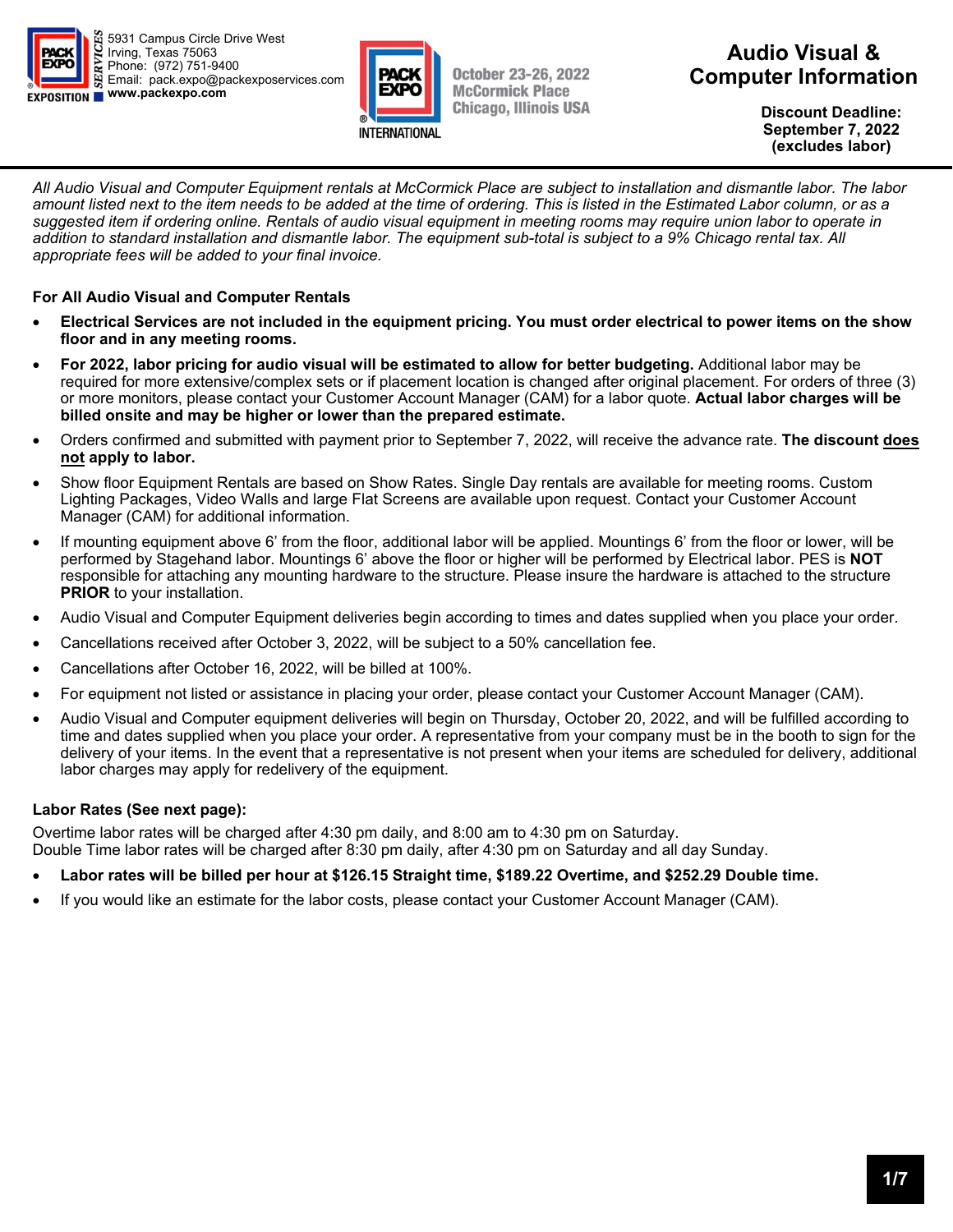

ALL PRICING IS FOR THE LENGTH OF THE SHOW.

Audio Visual and Computer Rental Packages



**October 23-26, 2022 McCormick Place Chicago, Illinois USA** 

# **Audio Visual & Computer Rental**

**Discount Deadline: September 7, 2022 (excludes labor)** 

| No equipment will be left in unattended booths. Delivery of equipment to your booth will begin on Thursday, October 20, 2022.<br>Failure to receive equipment at scheduled time will result in an additional delivery charge. |                      |                       |                   |                                                           |  |
|-------------------------------------------------------------------------------------------------------------------------------------------------------------------------------------------------------------------------------|----------------------|-----------------------|-------------------|-----------------------------------------------------------|--|
| Please select date of delivery:                                                                                                                                                                                               | Thursday, Oct. 20    | Friday, Oct. 21       |                   | Saturday, Oct. 22 <sup>*</sup> *only first two time slots |  |
| Please select time of delivery:                                                                                                                                                                                               | $8:00$ am - 10:00 am | 10:00 am - 12:00 Noon | 1:00 pm - 3:00 pm | $3:00 \text{ pm} - 5:00 \text{ pm}$                       |  |
| Does your monitor require audio?                                                                                                                                                                                              |                      | <b>Yes</b>            | <b>INo</b>        |                                                           |  |
| <b>Onsite Contact:</b>                                                                                                                                                                                                        |                      | <b>Cell Phone #</b>   |                   |                                                           |  |
|                                                                                                                                                                                                                               |                      |                       |                   |                                                           |  |

**Please refer to full terms and conditions on page 1/7.** 

|          |                                                                                                            | Qty | <b>Show</b><br>Rate | <b>Estimated</b><br>Labor    | Total |
|----------|------------------------------------------------------------------------------------------------------------|-----|---------------------|------------------------------|-------|
| Flat     | 24" LCD Flat Screen Package - 1080P, with Single Post Stand                                                |     |                     | $X $ 741.00 + $ 379.00 =$    |       |
| Screen   | 24" LCD Flat Screen Package - 1080P, with Single Post Stand<br>and External USB Media Player or DVD Player |     |                     | $X$ \$ 926.25 + \$ 379.00 =  |       |
| Packages | 32" LCD Flat Screen Package - 1080P, with Dual Post Stand                                                  |     |                     | $X$ \$1,204.15 + \$ 568.00 = |       |
|          | 32" LCD Flat Screen Package - 1080P, with Dual Post Stand<br>and External USB Media Player or DVD Player   |     |                     | $X$ \$1,389.40 + \$ 568.00 = |       |
|          | 42" LCD Flat Screen Package - 1080P, with Dual Post Stand                                                  |     |                     | $X$ \$1,370.85 + \$ 568.00 = |       |
|          | 42" LCD Flat Screen Package - 1080P, with Dual Post Stand<br>and External USB Media Player or DVD Player   |     | $X$ \$1,556.10 + \$ | $568.00 =$                   |       |
|          | 55" LCD Flat Screen Package - 1080P, with Dual Post Stand                                                  |     |                     | $X$ \$2,050.00 + \$ 568.00 = |       |
|          | 55" LCD Flat Screen Package - 1080P, with Dual Post Stand<br>and External USB Media Player or DVD Player   |     | $X$ \$2,200.00 + \$ | $568.00 =$                   |       |

If required to mount a monitor above 6' from the floor, additional labor will be applied. PES is **NOT** responsible for attaching any mounting hardware to the structure. Please insure the hardware is attached to the structure **PRIOR** to your installation.

### **Labor Rates:**

Authorizer's Signature:

Overtime labor rates will be charged after 4:30 pm daily, and 8:00 am to 4:30 pm on Saturday. Double Time labor rates will be charged after 8:30 pm daily, after 4:30 pm on Saturday and all day Sunday.

| Cancellation Policy: All cancellations must be submitted in writing. Cancellations received on or after October 4, 2022, |
|--------------------------------------------------------------------------------------------------------------------------|
| are subject to a charge of 50% of the order total. Cancellations after October 16, 2022, will be billed at               |
| 100%.                                                                                                                    |

| <b>ADDITIONAL INFORMATION</b>                             | <b>CALCULATING YOUR TOTAL</b>                                     |
|-----------------------------------------------------------|-------------------------------------------------------------------|
| Can't find it? Please call your Customer Account Manager  | Package Equipment Subtotal                                        |
| (CAM) with any questions, needs or for labor estimates.   | Less 30% Discount on Equipment if Ordered<br>and Paid by 9/7/2022 |
| List all AV equipment/sources you will bring to the show: | Taxes & Fees Multiplied by 9%                                     |
|                                                           | <b>TOTAL</b>                                                      |
|                                                           | Audio Visual and Computer Equipment rental are subject to         |
|                                                           | installation and dismantle electrical labor.                      |
| <b>Exhibiting Company:</b>                                | Booth Number:                                                     |
| Print Name:                                               | Date:                                                             |

**2/7**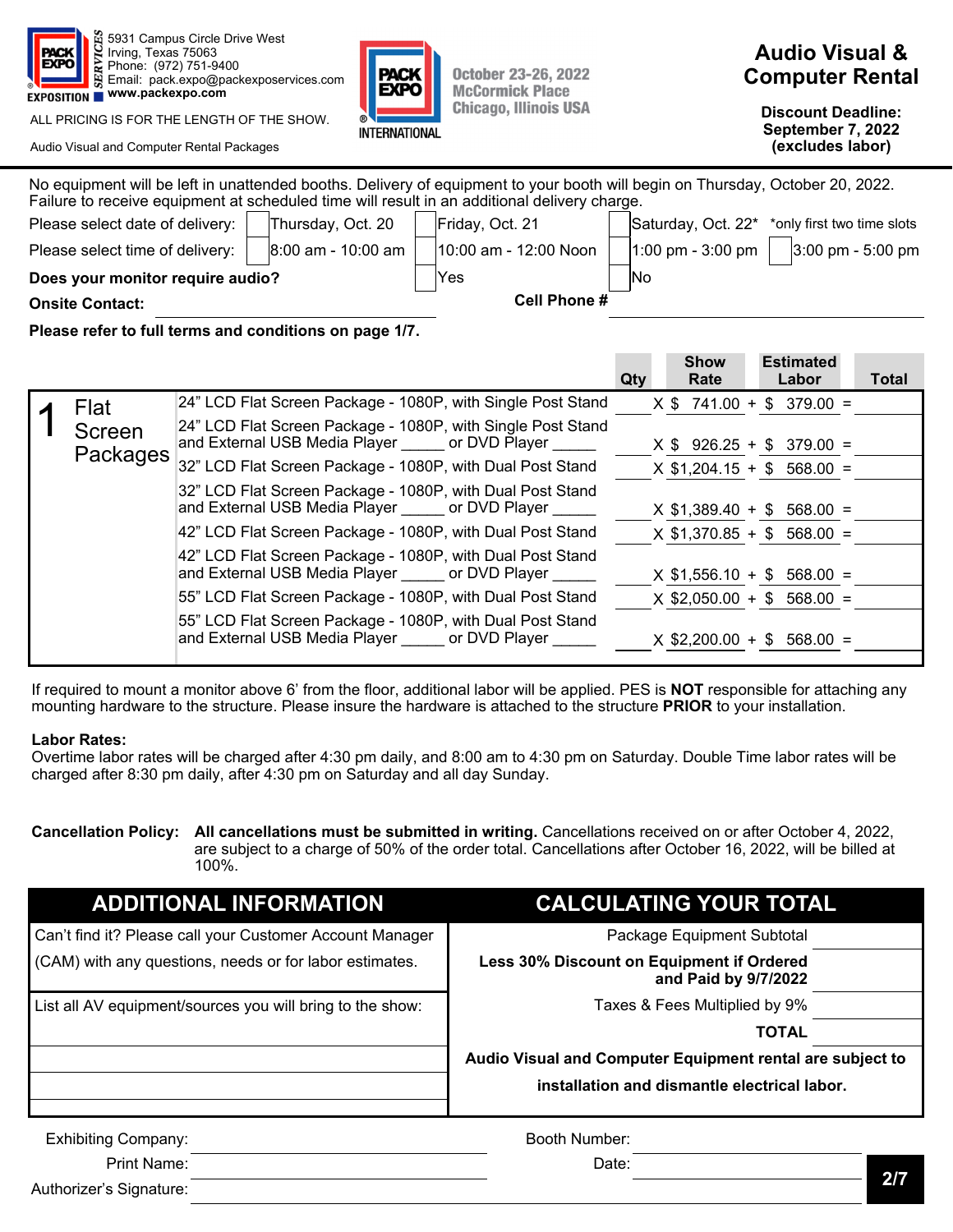

ALL PRICING IS FOR THE LENGTH OF THE SHOW.

Audio Visual and Computer Rental Packages



**Discount Deadline: September 7, 2022 (excludes labor)** 

|                                                                                                                               | No equipment will be left in unattended booths. Delivery of equipment to your booth will begin on Thursday, October 20, 2022.<br>Failure to receive equipment at scheduled time will result in an additional delivery charge. |  |                      |                 |                       |  |           |                                                           |                           |                                     |
|-------------------------------------------------------------------------------------------------------------------------------|-------------------------------------------------------------------------------------------------------------------------------------------------------------------------------------------------------------------------------|--|----------------------|-----------------|-----------------------|--|-----------|-----------------------------------------------------------|---------------------------|-------------------------------------|
| Thursday, Oct. 20<br>Please select date of delivery:                                                                          |                                                                                                                                                                                                                               |  |                      | Friday, Oct. 21 |                       |  |           | Saturday, Oct. 22 <sup>*</sup> *only first two time slots |                           |                                     |
|                                                                                                                               | Please select time of delivery:                                                                                                                                                                                               |  | $8:00$ am - 10:00 am |                 | 10:00 am - 12:00 Noon |  |           | 1:00 pm - 3:00 pm $ $                                     |                           | $3:00 \text{ pm} - 5:00 \text{ pm}$ |
|                                                                                                                               | Does your monitor require audio?                                                                                                                                                                                              |  |                      |                 | Yes                   |  | <b>No</b> |                                                           |                           |                                     |
|                                                                                                                               | <b>Onsite Contact:</b>                                                                                                                                                                                                        |  |                      |                 | Cell Phone #          |  |           |                                                           |                           |                                     |
|                                                                                                                               | Please refer to full terms and conditions on page 1/7.                                                                                                                                                                        |  |                      |                 |                       |  |           |                                                           |                           |                                     |
|                                                                                                                               |                                                                                                                                                                                                                               |  |                      |                 |                       |  | Qty       | <b>Show</b><br>Rate                                       | <b>Estimated</b><br>Labor | <b>Total</b>                        |
|                                                                                                                               | Small High Performance PA System (2 speakers, 1 Mixer/Amp)<br>Audio<br>and Wireless Microphone (Handheld or Headset<br>$X$ \$ 875.00 + \$ 505.00 =<br>Packages                                                                |  |                      |                 |                       |  |           |                                                           |                           |                                     |
|                                                                                                                               |                                                                                                                                                                                                                               |  |                      |                 |                       |  |           |                                                           |                           |                                     |
| Desktop Computer (3.2 GHz or faster) with Monitor, Keyboard<br>Computer<br>and Mouse<br>$X $ 487.50 + $ 177.00 =$<br>Packages |                                                                                                                                                                                                                               |  |                      |                 |                       |  |           |                                                           |                           |                                     |
| Laptop Computer (Core i5/2.5GHz/4GB/300GBHD/DVD) with<br>Keyboard and Mouse<br>$X$ \$ 578.50 + \$                             |                                                                                                                                                                                                                               |  | $177.00 =$           |                 |                       |  |           |                                                           |                           |                                     |

**INTERNATIONAL** 

**October 23-26, 2022 McCormick Place Chicago, Illinois USA** 

If required to mount a monitor above 6' from the floor, additional labor will be applied. PES is **NOT** responsible for attaching any mounting hardware to the structure. Please insure the hardware is attached to the structure **PRIOR** to your installation.

#### **Labor Rates:**

Overtime labor rates will be charged after 4:30 pm daily, and 8:00 am to 4:30 pm on Saturday. Double Time labor rates will be charged after 8:30 pm daily, after 4:30 pm on Saturday and all day Sunday.

**Cancellation Policy: All cancellations must be submitted in writing.** Cancellations received on or after October 4, 2022, are subject to a charge of 50% of the order total. Cancellations after October 16, 2022, will be billed at 100%.

| <b>ADDITIONAL INFORMATION</b>                             | <b>CALCULATING YOUR TOTAL</b>                                     |
|-----------------------------------------------------------|-------------------------------------------------------------------|
| Can't find it? Please call your Customer Account Manager  | Package Equipment Subtotal                                        |
| (CAM) with any questions, needs or for labor estimates.   | Less 30% Discount on Equipment if Ordered<br>and Paid by 9/7/2022 |
| List all AV equipment/sources you will bring to the show: | Taxes & Fees Multiplied by 9%                                     |
|                                                           | <b>TOTAL</b>                                                      |
|                                                           | Audio Visual and Computer Equipment rental are subject to         |
|                                                           | installation and dismantle electrical labor.                      |
| <b>Exhibiting Company:</b>                                | Booth Number:                                                     |
| Print Name:                                               | Date:                                                             |
| Authorizer's Signature:                                   | 3/7                                                               |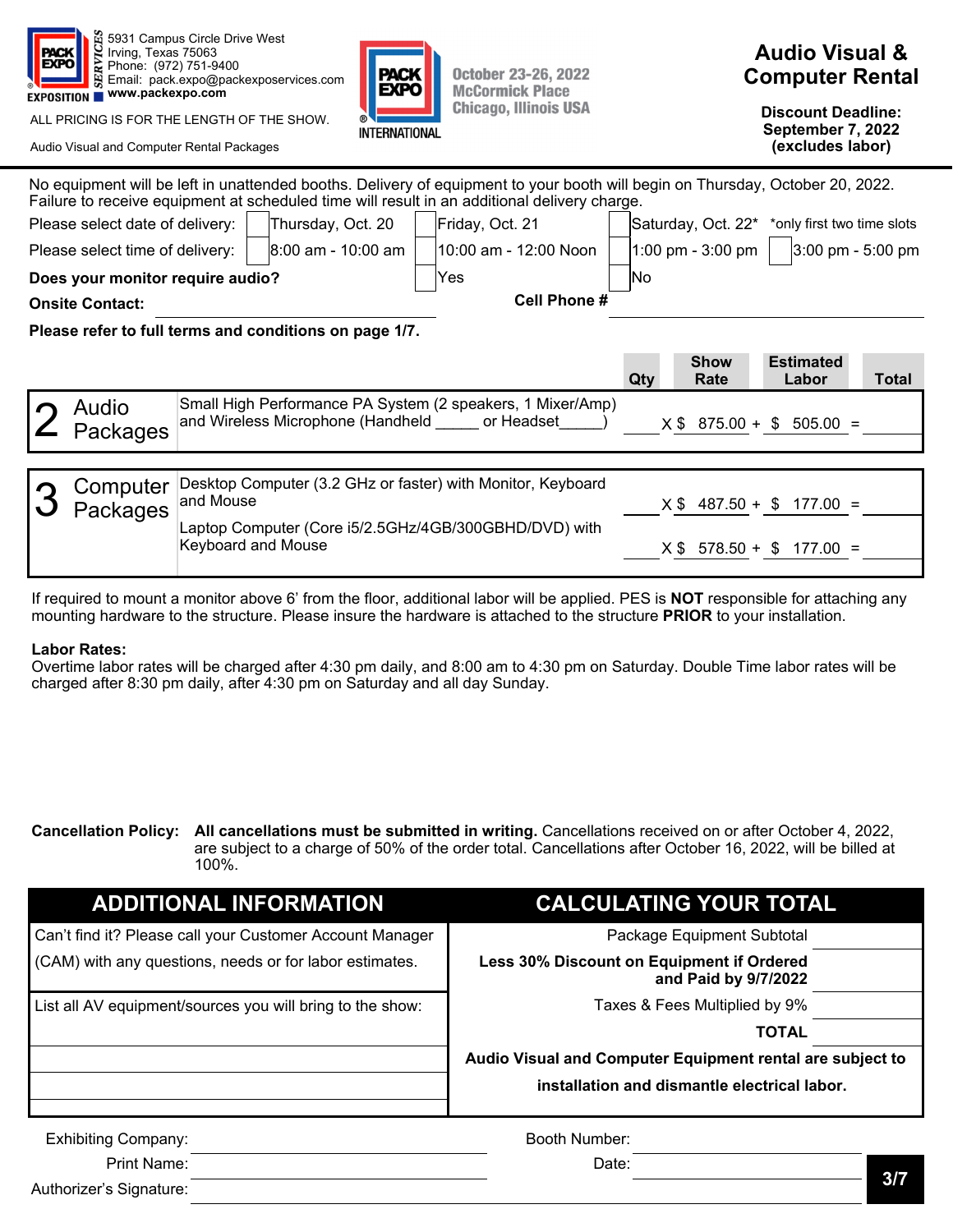

ALL PRICING IS FOR THE LENGTH OF THE SHOW.

Audio Visual and Computer Rental Packages



**October 23-26, 2022 McCormick Place Chicago, Illinois USA** 

# **Audio Visual & Computer Rental**

**Discount Deadline: September 7, 2022 (excludes labor)** 

| No equipment will be left in unattended booths. Delivery of equipment to your booth will begin on Thursday, October 20, 2022.<br>Failure to receive equipment at scheduled time will result in an additional delivery charge. |                      |                       |           |                   |                                                           |  |
|-------------------------------------------------------------------------------------------------------------------------------------------------------------------------------------------------------------------------------|----------------------|-----------------------|-----------|-------------------|-----------------------------------------------------------|--|
| Please select date of delivery:                                                                                                                                                                                               | Thursday, Oct. 20    | Friday, Oct. 21       |           |                   | Saturday, Oct. 22 <sup>*</sup> *only first two time slots |  |
| Please select time of delivery:                                                                                                                                                                                               | $8:00$ am - 10:00 am | 10:00 am - 12:00 Noon |           | 1:00 pm - 3:00 pm | 3:00 pm - 5:00 pm                                         |  |
| Does your monitor require audio?                                                                                                                                                                                              | Yes                  |                       | <b>No</b> |                   |                                                           |  |
| <b>Onsite Contact:</b>                                                                                                                                                                                                        | Cell Phone #         |                       |           |                   |                                                           |  |
| Please refer to full terms and conditions on page 1/7.                                                                                                                                                                        |                      |                       |           |                   |                                                           |  |
|                                                                                                                                                                                                                               |                      |                       |           |                   |                                                           |  |

|                           |                                                                                                                 | Qty | <b>Show</b><br>Rate | <b>Estimated</b><br>Labor    | <b>Total</b> |
|---------------------------|-----------------------------------------------------------------------------------------------------------------|-----|---------------------|------------------------------|--------------|
| Flat                      | 24" Flat Screen - 1080P, with Dell Sound Bar<br>Choose one: Table Top or Wall Mounted                           |     |                     | $X$ \$ 555.75 + \$ 316.00 =  |              |
| Screen<br><b>Monitors</b> | 32" Flat Screen - 1080P, with Internal Speakers<br>Choose one: Table Top or Wall Mounted                        |     |                     | $X$ \$ 833.65 + \$ 379.00 =  |              |
|                           | 42" Flat Screen - 1080P, with Internal Speakers<br>This product looks best wall mounted or on a Dual Post Stand |     |                     | $X$ \$1,093.00 + \$ 568.00 = |              |
|                           | 55" Flat Screen - 1080P, with Internal Speakers<br>This product looks best wall mounted or on a Dual Post Stand |     |                     | $X$ \$1,750.00 + \$ 568.00 = |              |
|                           | 70" Flat Screen - 1080P, with Internal Speakers<br>This product looks best wall mounted or on a Dual Post Stand |     |                     | $X$ \$2,834.35 + \$ 568.00 = |              |
|                           | 90" Flat Screen - 1080P, with Internal Speakers<br>This product looks best wall mounted or on a Dual Post Stand |     |                     | $X$ \$3,960.00 + \$ 757.00 = |              |

If required to mount a monitor above 6' from the floor, additional labor will be applied. PES is **NOT** responsible for attaching any mounting hardware to the structure. Please insure the hardware is attached to the structure **PRIOR** to your installation.

#### **Labor Rates:**

Overtime labor rates will be charged after 4:30 pm daily, and 8:00 am to 4:30 pm on Saturday. Double Time labor rates will be charged after 8:30 pm daily, after 4:30 pm on Saturday and all day Sunday.

| Cancellation Policy: All cancellations must be submitted in writing. Cancellations received on or after October 4, 2022, |
|--------------------------------------------------------------------------------------------------------------------------|
| are subject to a charge of 50% of the order total. Cancellations after October 16, 2022, will be billed at               |
| 100%.                                                                                                                    |

| <b>ADDITIONAL INFORMATION</b>                             | <b>CALCULATING YOUR TOTAL</b>                                     |
|-----------------------------------------------------------|-------------------------------------------------------------------|
| Can't find it? Please call your Customer Account Manager  | Package Equipment Subtotal                                        |
| (CAM) with any questions, needs or for labor estimates.   | Less 30% Discount on Equipment if Ordered<br>and Paid by 9/7/2022 |
| List all AV equipment/sources you will bring to the show: | Taxes & Fees Multiplied by 9%                                     |
|                                                           | <b>TOTAL</b>                                                      |
|                                                           | Audio Visual and Computer Equipment rental are subject to         |
|                                                           | installation and dismantle electrical labor.                      |
| <b>Exhibiting Company:</b>                                | Booth Number:                                                     |
| <b>Print Name:</b>                                        | Date:<br>4/7                                                      |
| Authorizer's Signature:                                   |                                                                   |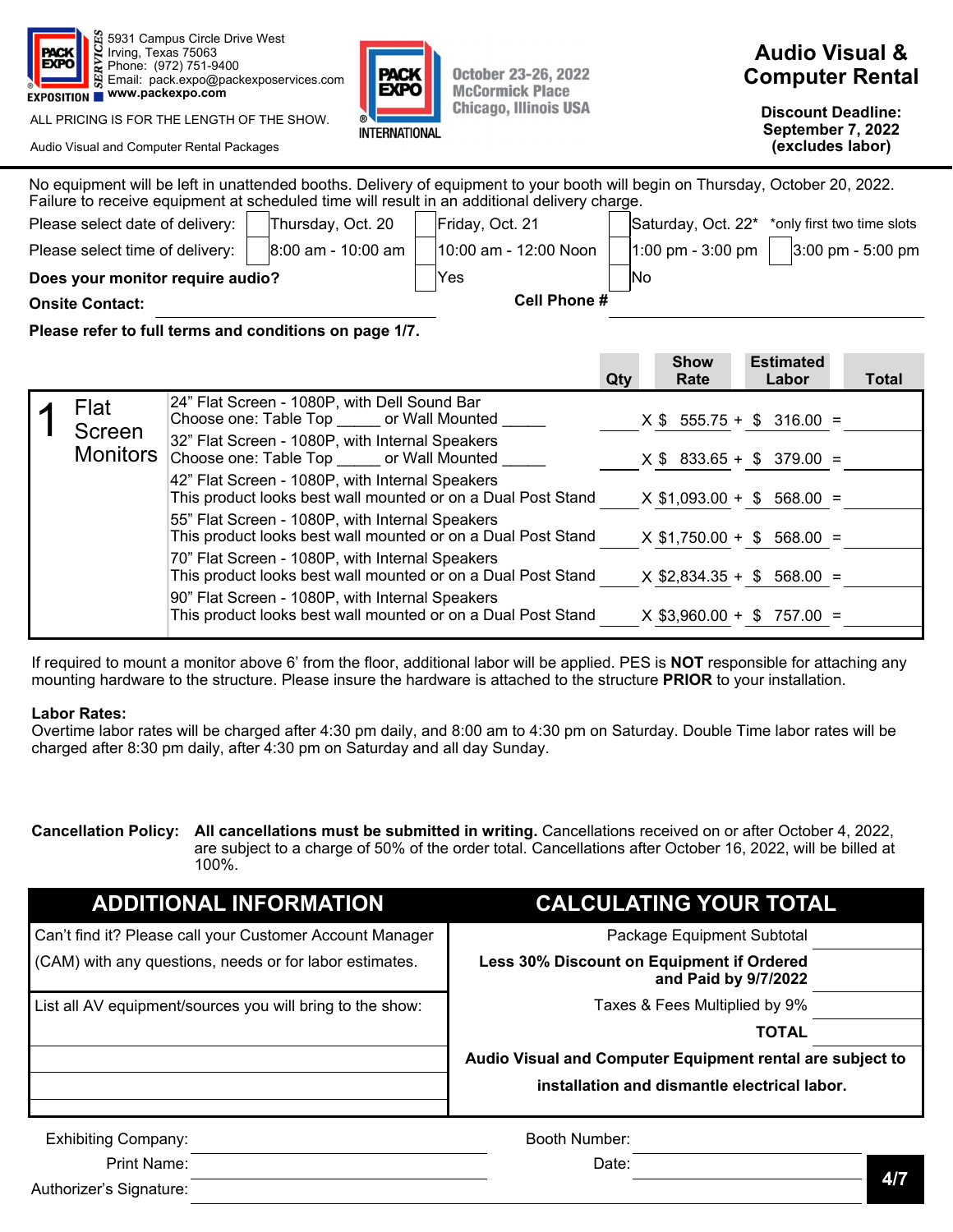

ALL PRICING IS FOR THE LENGTH OF THE SHOW.

Audio Visual and Computer Rental Packages



**Discount Deadline: September 7, 2022 (excludes labor)** 

|                                                                                                                                   | Please select date of delivery:<br>Please select time of delivery: |                         | Thursday, Oct. 20<br>l8:00 am - 10:00 am | No equipment will be left in unattended booths. Delivery of equipment to your booth will begin on Thursday, October 20, 2022.<br>Failure to receive equipment at scheduled time will result in an additional delivery charge.<br>Friday, Oct. 21<br>10:00 am - 12:00 Noon<br>Yes | No                        |                    | Saturday, Oct. 22 <sup>*</sup> *only first two time slots<br>1:00 pm - 3:00 pm $\vert$ 3:00 pm - 5:00 pm |  |
|-----------------------------------------------------------------------------------------------------------------------------------|--------------------------------------------------------------------|-------------------------|------------------------------------------|----------------------------------------------------------------------------------------------------------------------------------------------------------------------------------------------------------------------------------------------------------------------------------|---------------------------|--------------------|----------------------------------------------------------------------------------------------------------|--|
| Does your monitor require audio?<br><b>Onsite Contact:</b>                                                                        |                                                                    |                         | <b>Cell Phone #</b>                      |                                                                                                                                                                                                                                                                                  |                           |                    |                                                                                                          |  |
| Please refer to full terms and conditions on page 1/7.<br><b>Show</b><br><b>Estimated</b><br>Qty<br>Rate<br>Labor                 |                                                                    |                         |                                          |                                                                                                                                                                                                                                                                                  | Total                     |                    |                                                                                                          |  |
| Flat<br>Sound Bar - 2.1 Full Range, with Built-In Subwoofer<br>*Attaches seamlessly to Flat Screens<br>Screen<br>Accesso-<br>ries |                                                                    |                         |                                          |                                                                                                                                                                                                                                                                                  | $X $ 227.50 + $ 253.00 =$ |                    |                                                                                                          |  |
|                                                                                                                                   |                                                                    |                         |                                          |                                                                                                                                                                                                                                                                                  |                           |                    |                                                                                                          |  |
|                                                                                                                                   | Video                                                              | <b>USB Media Player</b> |                                          |                                                                                                                                                                                                                                                                                  |                           | $X$ \$ 286.00 + \$ | $190.00 =$                                                                                               |  |
|                                                                                                                                   | <b>Players</b>                                                     |                         | Choose: Blue-Ray Player                  |                                                                                                                                                                                                                                                                                  |                           |                    | $X$ \$ 325.00 + \$ 190.00 =                                                                              |  |

If required to mount a monitor above 6' from the floor, additional labor will be applied. PES is **NOT** responsible for attaching any mounting hardware to the structure. Please insure the hardware is attached to the structure **PRIOR** to your installation.

#### **Labor Rates:**

Overtime labor rates will be charged after 4:30 pm daily, and 8:00 am to 4:30 pm on Saturday. Double Time labor rates will be charged after 8:30 pm daily, after 4:30 pm on Saturday and all day Sunday.

**Cancellation Policy: All cancellations must be submitted in writing.** Cancellations received on or after October 4, 2022, are subject to a charge of 50% of the order total. Cancellations after October 16, 2022, will be billed at 100%.

| <b>ADDITIONAL INFORMATION</b>                             | <b>CALCULATING YOUR TOTAL</b>                                     |
|-----------------------------------------------------------|-------------------------------------------------------------------|
| Can't find it? Please call your Customer Account Manager  | Package Equipment Subtotal                                        |
| (CAM) with any questions, needs or for labor estimates.   | Less 30% Discount on Equipment if Ordered<br>and Paid by 9/7/2022 |
| List all AV equipment/sources you will bring to the show: | Taxes & Fees Multiplied by 9%                                     |
|                                                           | <b>TOTAL</b>                                                      |
|                                                           | Audio Visual and Computer Equipment rental are subject to         |
|                                                           | installation and dismantle electrical labor.                      |
| <b>Exhibiting Company:</b>                                | Booth Number:                                                     |
| Print Name:                                               | Date:                                                             |
| Authorizer's Signature:                                   | 5/7                                                               |



**October 23-26, 2022 McCormick Place Chicago, Illinois USA**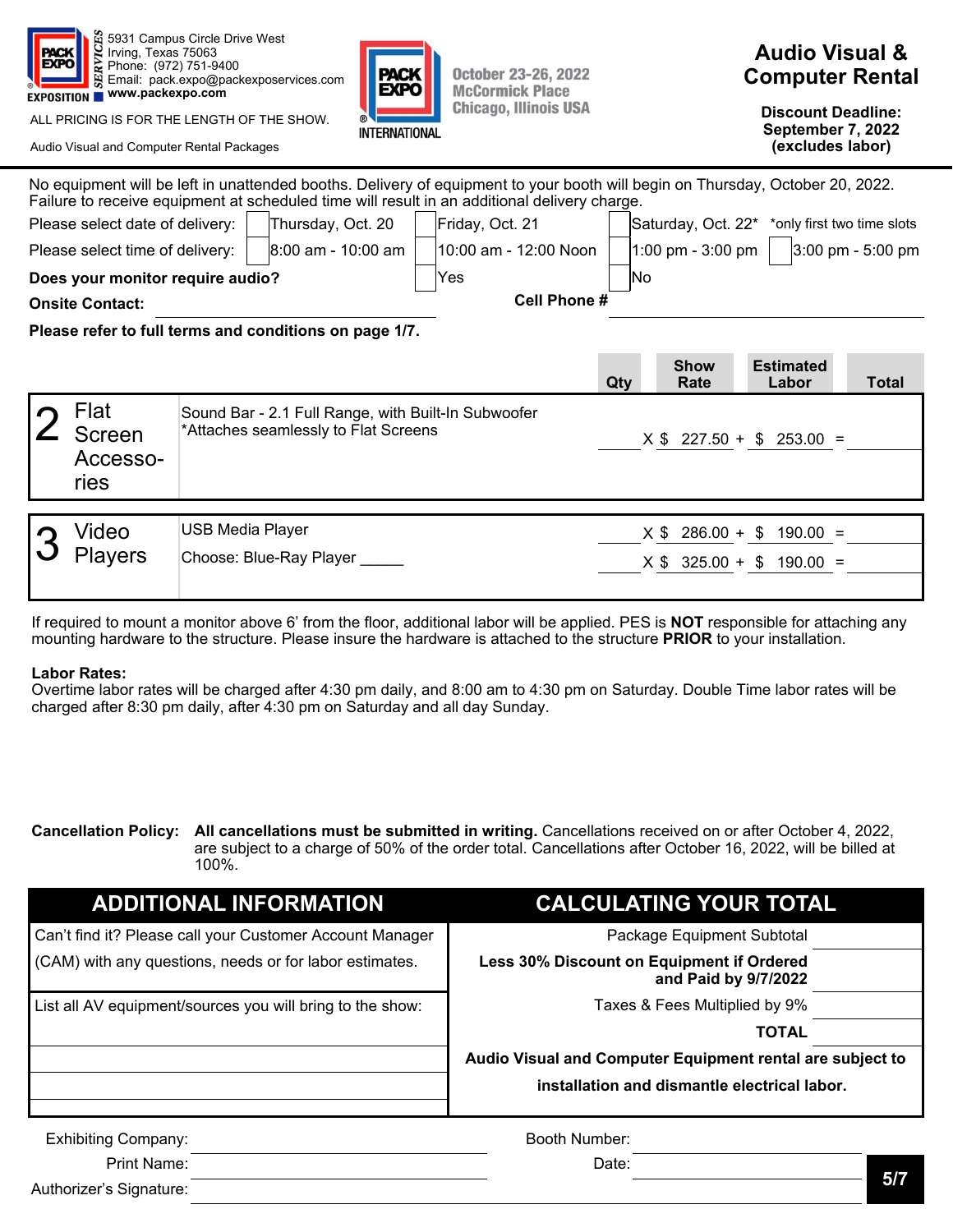

ALL PRICING IS FOR THE LENGTH OF THE SHOW.

Audio Visual and Computer Rental Packages



**October 23-26, 2022 McCormick Place Chicago, Illinois USA** 

# **Audio Visual & Computer Rental**

**Discount Deadline: September 7, 2022 (excludes labor)** 

| No equipment will be left in unattended booths. Delivery of equipment to your booth will begin on Thursday, October 20, 2022.<br>Failure to receive equipment at scheduled time will result in an additional delivery charge. |                                  |                                                                                             |                                               |                       |     |                                                           |                             |  |                             |  |                   |
|-------------------------------------------------------------------------------------------------------------------------------------------------------------------------------------------------------------------------------|----------------------------------|---------------------------------------------------------------------------------------------|-----------------------------------------------|-----------------------|-----|-----------------------------------------------------------|-----------------------------|--|-----------------------------|--|-------------------|
| Please select date of delivery:<br>Thursday, Oct. 20                                                                                                                                                                          |                                  |                                                                                             |                                               | Friday, Oct. 21       |     | Saturday, Oct. 22 <sup>*</sup> *only first two time slots |                             |  |                             |  |                   |
| $8:00$ am - 10:00 am<br>Please select time of delivery:                                                                                                                                                                       |                                  |                                                                                             |                                               | 10:00 am - 12:00 Noon |     |                                                           | 1:00 pm - 3:00 pm $ $       |  |                             |  | 3:00 pm - 5:00 pm |
|                                                                                                                                                                                                                               | Does your monitor require audio? |                                                                                             |                                               | Yes                   |     | No.                                                       |                             |  |                             |  |                   |
|                                                                                                                                                                                                                               | <b>Onsite Contact:</b>           |                                                                                             |                                               | Cell Phone #          |     |                                                           |                             |  |                             |  |                   |
| Please refer to full terms and conditions on page 1/7.                                                                                                                                                                        |                                  |                                                                                             |                                               |                       |     |                                                           |                             |  |                             |  |                   |
|                                                                                                                                                                                                                               |                                  |                                                                                             |                                               |                       | Qty |                                                           | <b>Show</b><br>Rate         |  | <b>Estimated</b><br>Labor   |  | <b>Total</b>      |
|                                                                                                                                                                                                                               | Audio                            | Anchor AN1000 Powered Speaker with Stand                                                    |                                               |                       |     |                                                           |                             |  | $X $ 205.00 + $ 118.00 =$   |  |                   |
|                                                                                                                                                                                                                               | Equipment                        | Sound Bar - 2.1 Full Range, with Built-in Subwoofer<br>*Attaches seamlessly to Flat Screens |                                               |                       |     |                                                           | $X$ \$ 227.50 + \$ 253.00 = |  |                             |  |                   |
|                                                                                                                                                                                                                               |                                  |                                                                                             |                                               |                       |     |                                                           |                             |  |                             |  |                   |
|                                                                                                                                                                                                                               | Computer                         | Laptop Computer (Core i5/2.5GHz/4GB/300GBHD/DVD)                                            |                                               |                       |     |                                                           | $X$ \$ 552.00 + \$          |  | $253.00 =$                  |  |                   |
|                                                                                                                                                                                                                               |                                  | Apple 21.5" iMac (Intel Core 2 Duo/3.06GHz)                                                 |                                               |                       |     |                                                           |                             |  | $X$ \$ 520.00 + \$ 253.00 = |  |                   |
|                                                                                                                                                                                                                               |                                  | Thunderbolt)                                                                                | Apple 15" MacBook Pro (2.3 GHz Quad Core with |                       |     |                                                           |                             |  | $X $ 765.00 + $ 253.00 =$   |  |                   |

If required to mount a monitor above 6' from the floor, additional labor will be applied. PES is **NOT** responsible for attaching any mounting hardware to the structure. Please insure the hardware is attached to the structure **PRIOR** to your installation.

Keyboard and Mouse Set  $X $ 65.00 + $ 190.00 =$ 

### **Labor Rates:**

Overtime labor rates will be charged after 4:30 pm daily, and 8:00 am to 4:30 pm on Saturday. Double Time labor rates will be charged after 8:30 pm daily, after 4:30 pm on Saturday and all day Sunday.

**Cancellation Policy: All cancellations must be submitted in writing.** Cancellations received on or after October 4, 2022, are subject to a charge of 50% of the order total. Cancellations after October 16, 2022, will be billed at 100%.

| <b>ADDITIONAL INFORMATION</b>                             | <b>CALCULATING YOUR TOTAL</b>                                     |  |  |  |  |  |
|-----------------------------------------------------------|-------------------------------------------------------------------|--|--|--|--|--|
| Can't find it? Please call your Customer Account Manager  | Package Equipment Subtotal                                        |  |  |  |  |  |
| (CAM) with any questions, needs or for labor estimates.   | Less 30% Discount on Equipment if Ordered<br>and Paid by 9/7/2022 |  |  |  |  |  |
| List all AV equipment/sources you will bring to the show: | Taxes & Fees Multiplied by 9%                                     |  |  |  |  |  |
|                                                           | <b>TOTAL</b>                                                      |  |  |  |  |  |
|                                                           | Audio Visual and Computer Equipment rental are subject to         |  |  |  |  |  |
|                                                           | installation and dismantle electrical labor.                      |  |  |  |  |  |
| <b>Exhibiting Company:</b>                                | Booth Number:                                                     |  |  |  |  |  |
| Print Name:                                               | Date:                                                             |  |  |  |  |  |
| Authorizer's Signature:                                   | 6/7                                                               |  |  |  |  |  |